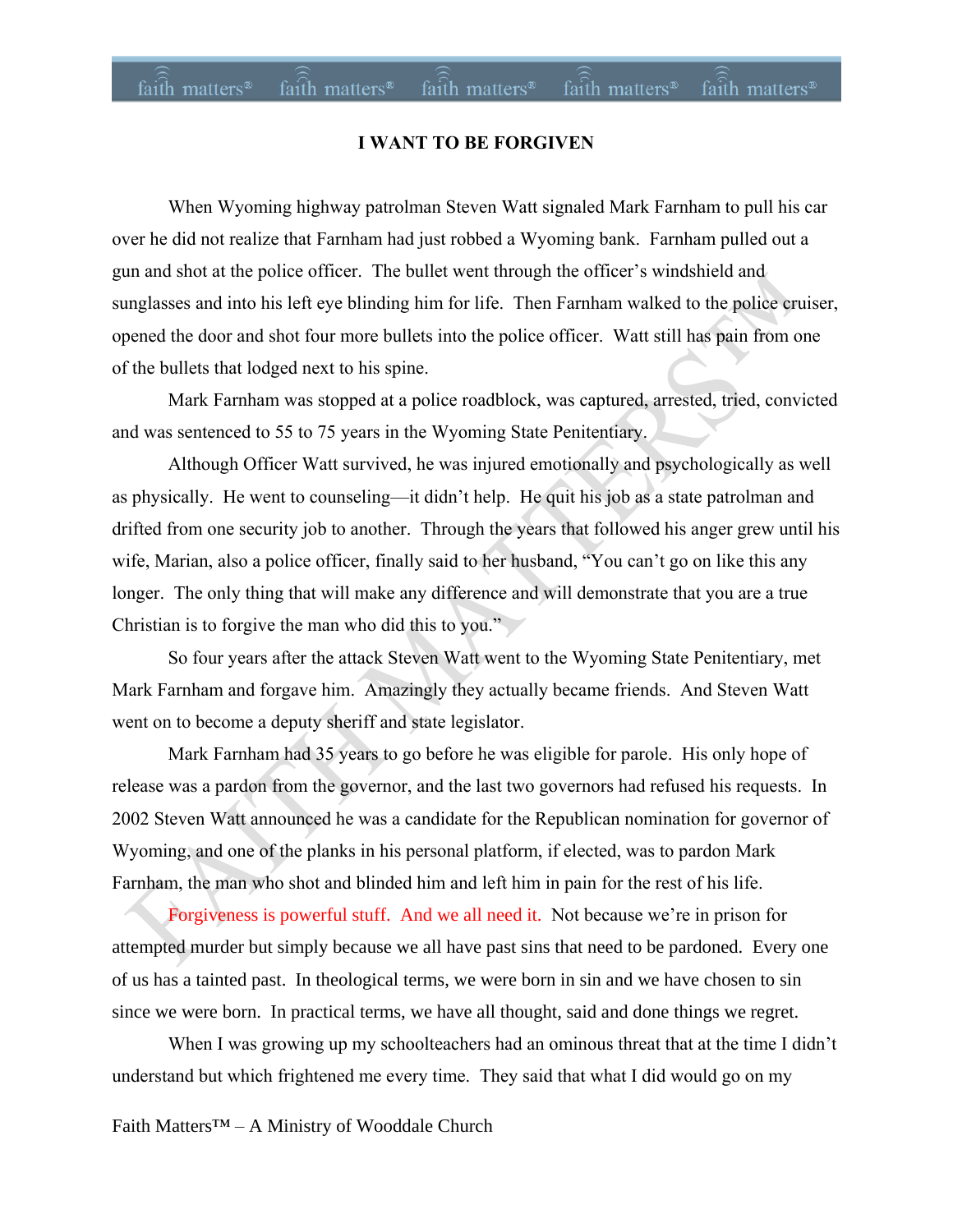#### faith matters<sup>®</sup> faith matters<sup>®</sup> faith matters<sup>®</sup> faith matters<sup>®</sup> faith matters<sup>®</sup>

"permanent record". If I was late it went on my permanent record. If I misbehaved on the playground it went on my permanent record. I've actually thought about returning to the town where I grew up, going to the old school and asking to see my permanent record. It must still be there. They must still have it. After all, it *is* a *permanent* record!

We cannot change the past. All of our lives are on the permanent record of our personal memory. Not even God can change the past. What has happened has happened. What we have done we have done. There is no such thing as time travel. There is no way that we can go back and change anything about the past.

All of this creates an enormous dilemma in our lives. We all have memories we wish we could change because our past sins impact our present and our future.

That raises a question: Is there anything we can do to get beyond the mistakes of yesterday and into a better today and tomorrow? The answer is forgiveness. The only way we can deal with the past is through forgiveness. Our choice is to either live in misery over our past mistakes and failures and sins or to forgive and be forgiven.

Forgiveness doesn't change what has happened but it fixes what happened. Forgiveness releases us from the consequences of our permanent record. Forgiveness does not mean forgotten, but it is as if it is forgotten.

Before dealing with three different types of forgiveness some important distinctions need to be made. The first is that there is a difference between what we regret about the past and what needs to be forgiven. We may regret that we were born into a dysfunctional family, that we come from a gene pool with less than athletic and beautiful chromosomes, that we were sent to an inferior school, that we were assaulted by a vicious rapist, that we were hit by a drunken driver who left permanent scars or that something else we could not control has had such huge impact on our lives. In some of those cases we need to forgive. In other cases we need to ask God for help to rise above difficult circumstances. However, we do not need to be forgiven for matters where we were not responsible. Forgiveness is connected to responsibility. And we all need a ton of forgiveness.

We also need to understand that to forgive is not to forget. It is quite the contrary. We really don't need to forgive what we have forgotten. The whole point of forgiveness is that we remember the wrongs we have committed and the wrongs that have been committed against us.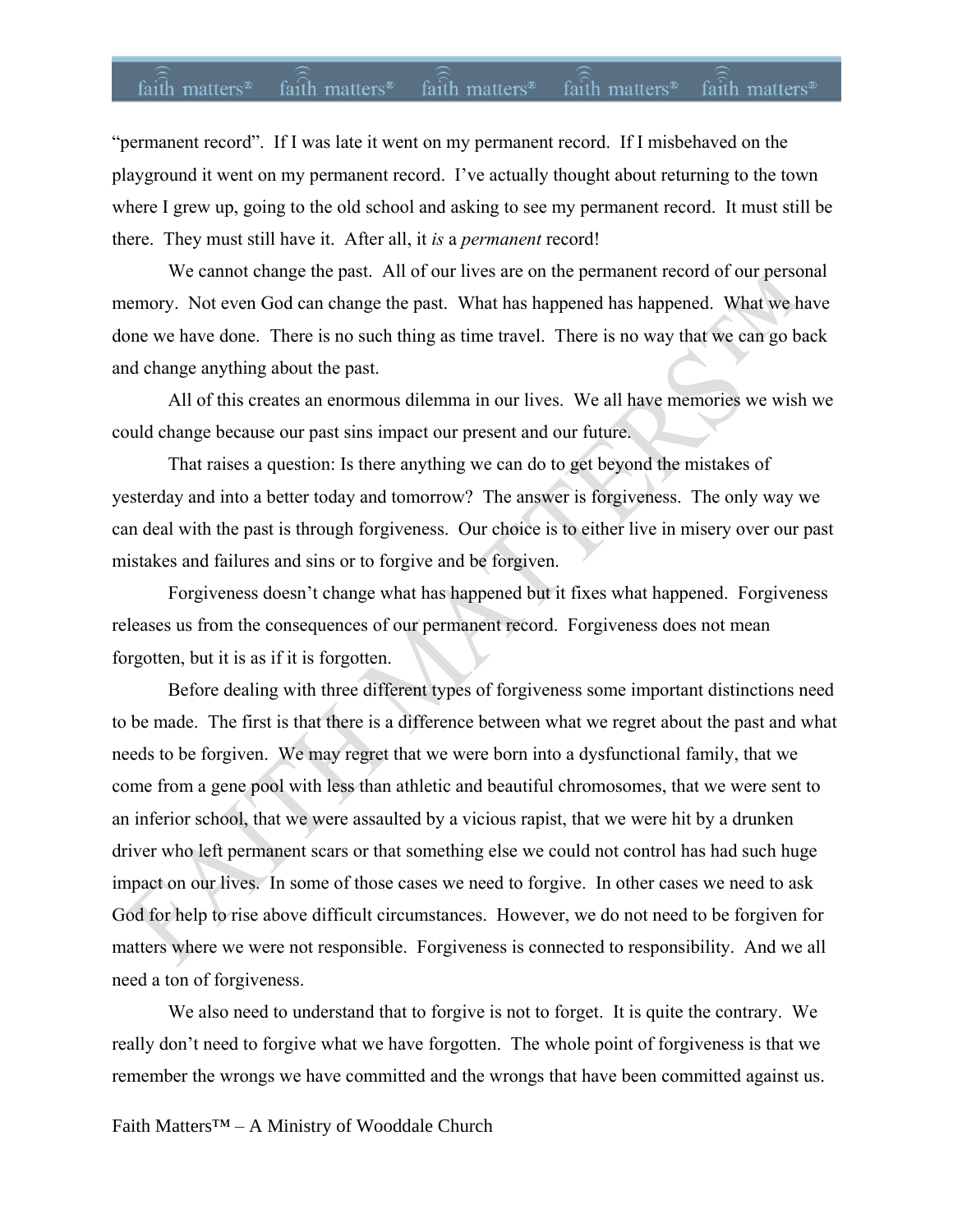### faith matters<sup>®</sup> faith matters<sup>®</sup> faith matters<sup>®</sup> faith matters<sup>®</sup> faith matters<sup>®</sup>

Forgiveness does not deny the reality of pain and suffering. Forgiveness lets go of getting even. It is to choose attitudes and actions toward someone else as if the offense were forgotten.

First and most important of all, we all need to be forgiven by God. The most important relationship of our lives is our relationship to God. If we are alienated from God life is defective to the core; if we are right with God everything else will ultimately come together for good.

King David had everything going for him and blew it. He was popular, wealthy, athletic, powerful and loved. He was so loved by his military leaders that they insisted he stay in his palace rather that go to battle. They were willing to risk their lives and die for him but did not want to put him in danger. While they were fighting David lusted for the wife of one of his top officers. He seduced her and she became pregnant. To cover his adultery he ordered that her husband be sent to the front lines and abandoned to fight alone. He was killed in battle. David sinned, committed adultery, murdered his lover's husband and betrayed the people of Israel.

Here's what David wrote in his journal when he faced his guilt:

Have mercy on me, O God, according to your unfailing love; according to your great compassion blot out my transgressions. Wash away all my iniquity and cleanse me from my sin. For I know my transgressions, and my sin is always before me. Against you, you only, have I sinned and done what is evil in your sight . . . . (Psalm  $51:1-4$ )

What's he thinking  $-\frac{1}{2}$  "Against you and you only"? As if this only has to do with God! What about the woman he seduced? What about the husband he murdered? What about the officers and army he betrayed? What about the nation that believed in him and trusted him? David had sinned against a million people and he says, "Against you, you only, have I sinned"!

While David's behavior was reprehensible, his theology was pretty good. He realized that when we sin we mostly sin against God. Our lies and lusts, our anger and arrogance, our vices and violence offend God even more than they hurt our families and friends.

More than anyone or anything else, we need the forgiveness of God. God has been good to us, and we have been bad to him. That is at the center of our human need. Even if we do not realize it or recognize it, we need the forgiveness of God.

David picked up a pen for his journal another day and wrote in Psalm 32:1-5: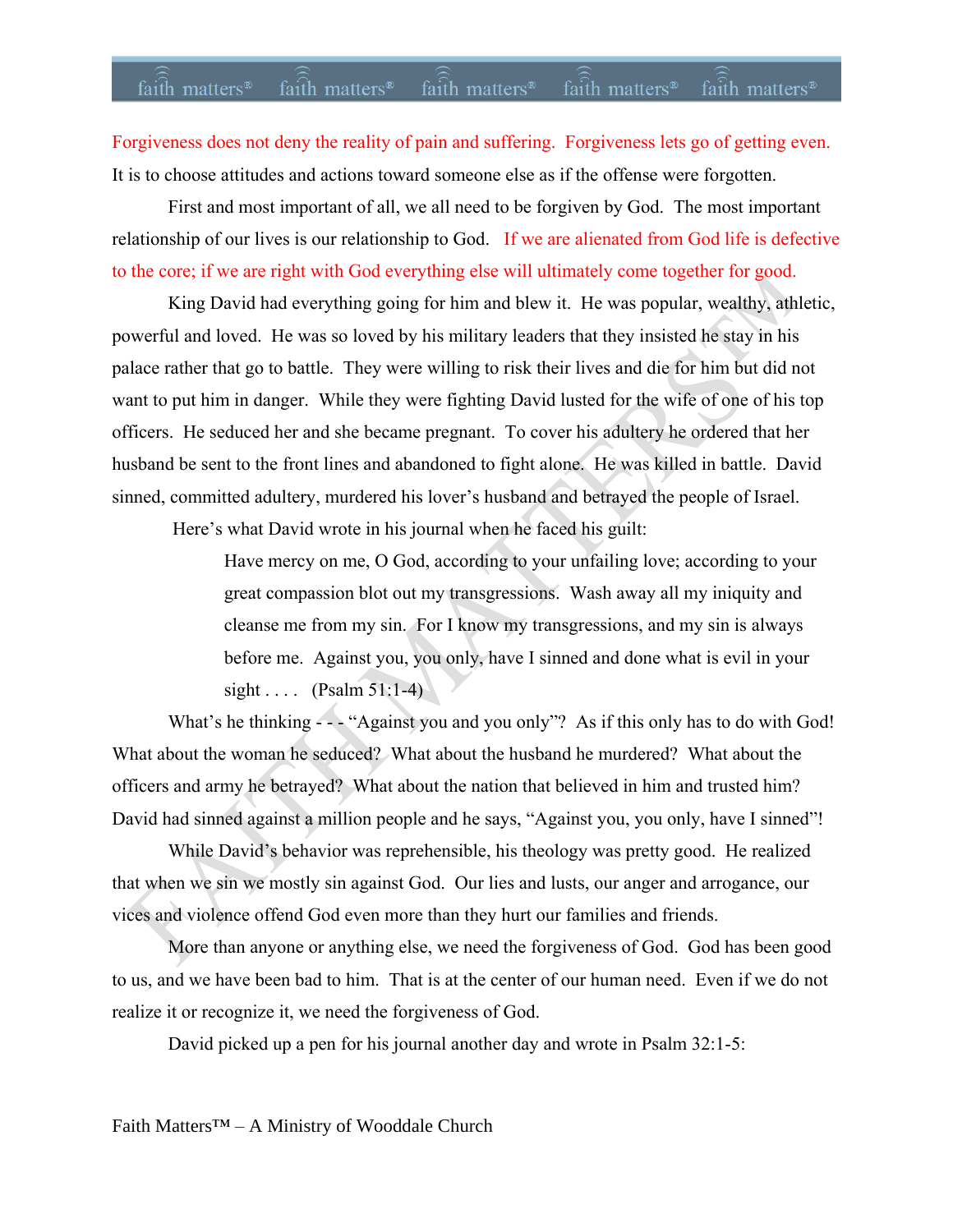#### faith matters<sup>®</sup> faith matters<sup>®</sup> faith matters<sup>®</sup> faith matters<sup>®</sup> faith matters<sup>®</sup>

Blessed is he whose transgressions are forgiven, whose sins are covered. Blessed is the man whose sin the LORD does not count against him and in whose spirit is no deceit. When I kept silent, my bones wasted away through my groaning all day long. For day and night your hand was heavy upon me; my strength was sapped as in the heat of summer. Then I acknowledged my sin to you and did not cover up my iniquity. I said, "I will confess my transgressions to the LORD" and you forgave the guilt of my sin.

When David ignored the need for God's forgiveness and kept silent he was miserable. But when he confessed his sin to God and received forgiveness his whole life changed. The same goes for us. Life at its core is miserable; our souls ache even though we don't quite know why. The problem is that we need for God to forgive our sins.

The question is—how do we get the forgiveness we need from God? On God's side, he gave his Son to die on the cross for our sins. God couldn't just say, "Skip it; you're forgiven!" because that wouldn't be fair (and God is always fair!). So God sent Jesus to take the consequences of all our sins. That's why and what happened when Jesus died on the cross. It is the basis for God's offer to forgive all our sins.

On our side, we confess our sin and trust God to forgive us. I John 1:8-9 says, "If we claim to be without sin, we deceive ourselves and the truth is not in us. If we confess our sins, he is faithful and just and will forgive us our sins and purify us from all unrighteousness." To confess sin is to agree with God about what we have done wrong.

Let's try it. Think of two specific sins you have committed that you would like to get rid of. Tell God that you agree with him that these two sins are really sins. Tell him you are sorry. Ask him to forgive you.

Are your sins now forgiven? Probably. You see, we have done what God says needs to be done. God promises he will forgive us. And God keeps his promises. However, I say "probably" because I fully recognize that some sins take more than a minute to confess. Some sins require longer conversations with God. Some require tears of regret. All require repentance and the genuine desire not to commit the same sins again. It's not that God is trying to make it hard but that we need to be sure we really do confess, believe and accept forgiveness—not just go through a quick religious ritual and perhaps casually repeat that sin again later. When we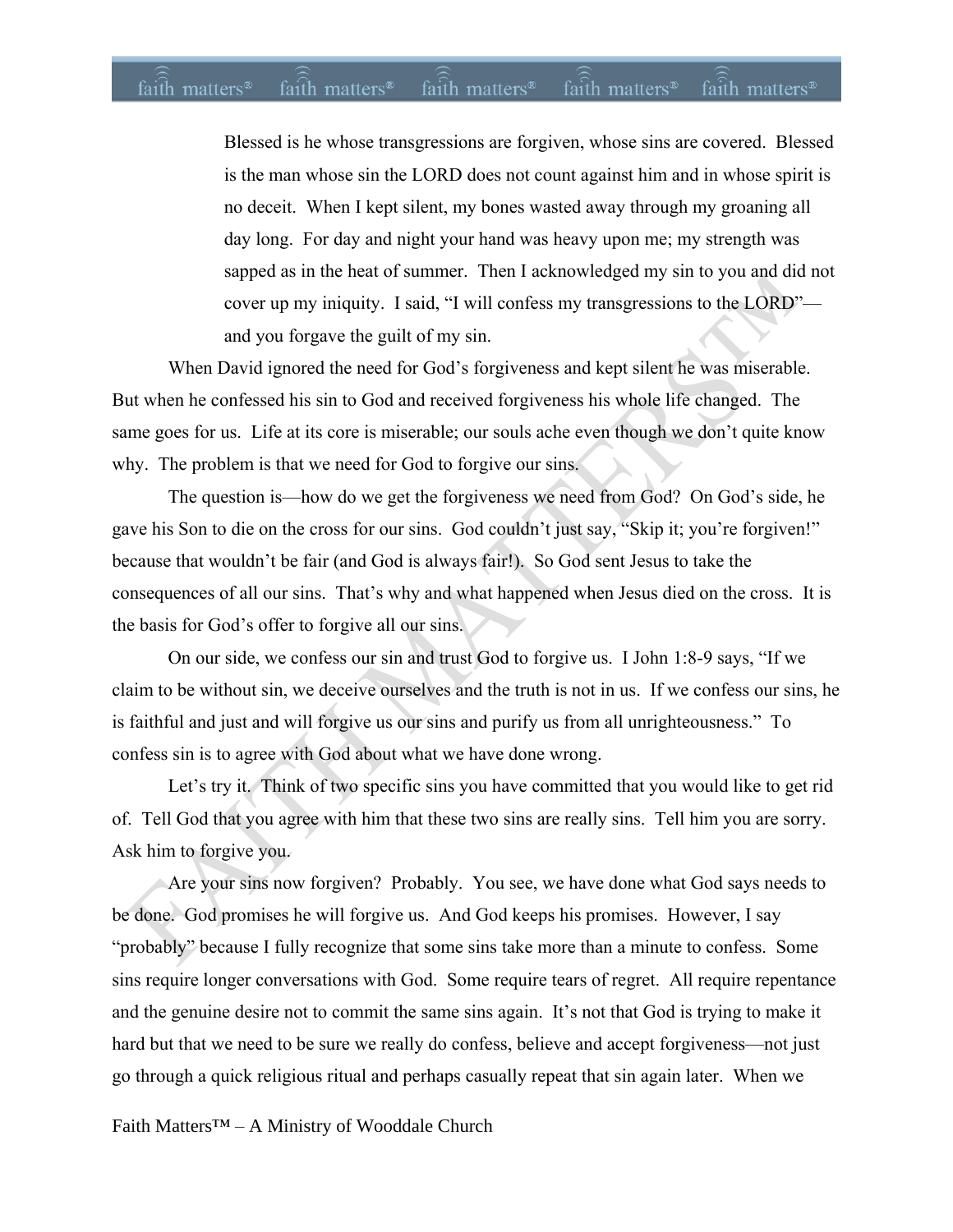### faith matters<sup>®</sup> faith matters<sup>®</sup> faith matters® faith matters® faith matters<sup>®</sup>

confess our sins we should have a resolve that we are finished with whatever we have done that is unacceptable to God.

A second need to be forgiven is by others. That may be a whole lot harder to get than the forgiveness of God. Others are not as anxious as God to forgive and often have strings attached. We must do what is right and then leave the final decision of giving forgiveness up to them.

Jesus describes a situation where we go to worship God and realize that we have sinned against someone else. Jesus says we should stop our worship and go to that person and ask for forgiveness. The illustration appears in Matthew 5:23 in the Sermon on the Mount:

> Therefore, if you are offering your gift at the altar and there remember that your brother has something against you, leave your gift there in front of the altar. First go and be reconciled to your brother; then come and offer your gift.

The principle is a simple one: if we have sinned against someone else, we should go to that person and ask that person for forgiveness. The actual asking may get complicated because relationships are often complicated. It may require repayment of money that was borrowed. It may require making some promises. It may mean that we have to humble ourselves. It could be hard. It may even be embarrassing.

And it may take some forgiving by us. Jesus taught us to pray that God "forgive us our sins as we forgive those who have sinned against us." In other words, relationships get very mixed up. In business, marriage, family and most relationships there are offenses flying in both directions. Don't wait for the other person. Forgive whether you have been asked to or not.

David Augsburger is a counselor and author. He tells the story of a client who yearned for relief from guilt over an extra-marital affair with his wife's best friend. He said he couldn't tell his wife because she would never forgive him or trust him again; she would slap him and he would lose his temper and it would lead to the end of their marriage.

Augsburger said that maybe he could accept God's forgiveness and promise to never be unfaithful again and somehow he could get relief from his guilt. He accepted God's forgiveness and went home thinking that it was best not to put his wife through unnecessary pain.

The next day his client was back and Augsburger knew immediately that he had told his wife and that somehow everything was all right.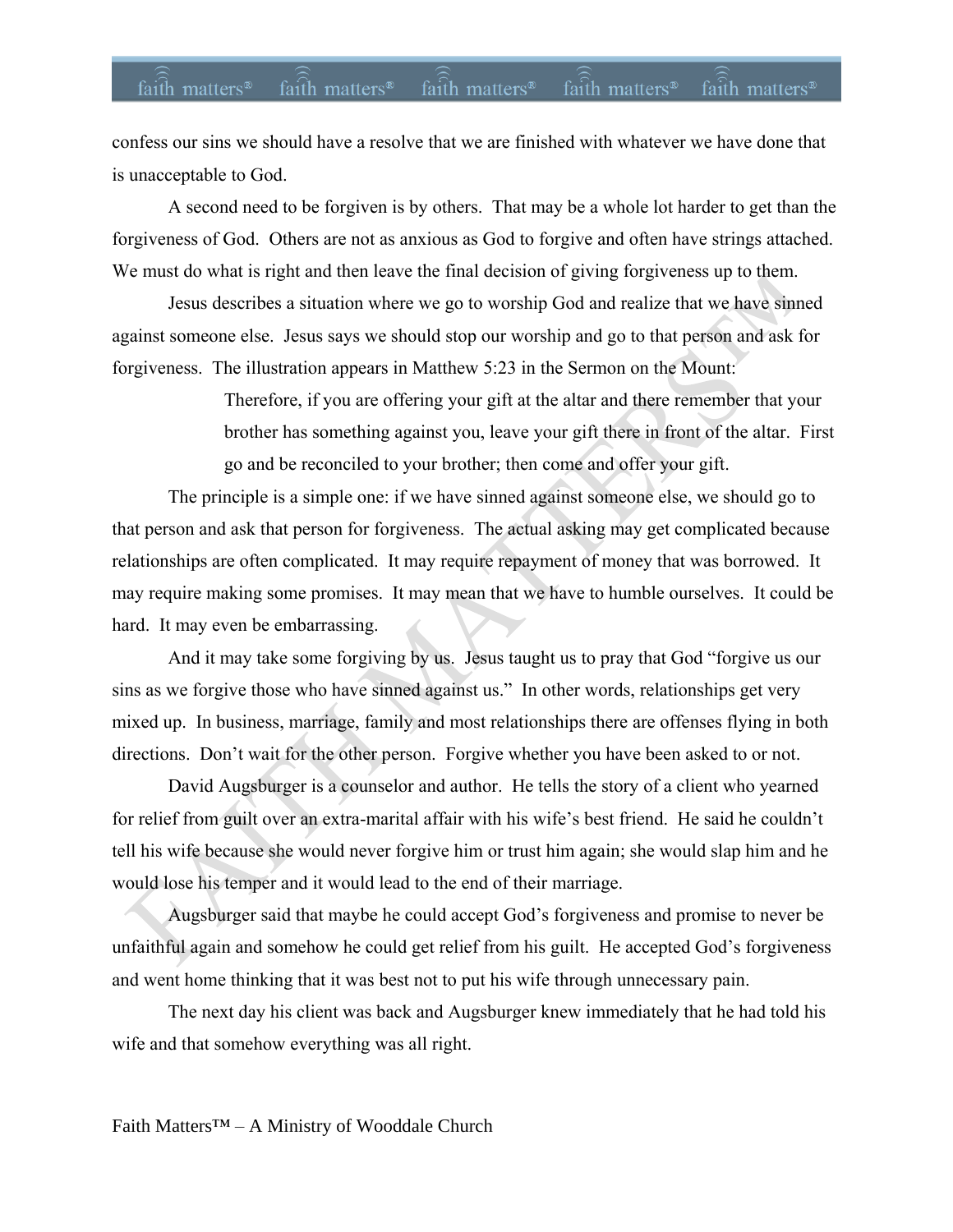#### faith matters<sup>®</sup> faith matters<sup>®</sup> faith matters<sup>®</sup> faith matters<sup>®</sup> faith matters<sup>®</sup>

"It was after dinner," he said, "when she asked me point blank, 'What is it about you tonight? You're like you haven't been for years.' What was I to say? I was, well, speechless. And before I knew what I was doing, I blurted it out. I told what I'd done to her and to the kids. Told her it's all over between me and her best friend."

"She sat, head in hands, until it was all out. Then she asked, 'Is it really true?' 'Yes', I said. 'And is that all?' 'Yes.' The silence flowed by."

"Then she stood, stepped over behind me, and touched my hair. I looked up to see her eyes all tear-shiny."

" 'I forgive you,' she said. 'Let's start over from here; let's go on with life together.'"

"It was too much for me to take. Then—then I saw that I was trembling; my teeth clicked for a moment before I caught them; everything blurred."

" 'Why,' she said in surprise, 'why, you're angry.' I nodded my admission. 'You wanted me to hit you, didn't you?' Slowly I admitted the truth."

" 'No,' she said, 'I wouldn't hit you; that would only have justified everything you did. And it might have touched off both our tempers for the last time. No, no, I forgive you. That's our only hope if we're ever going to live together again.'"

"That's when the healing happened," the man told (Dr. Augsburger). "Her forgiving me like that, well, it broke my heart, or it broke down my last resistance, my last self-justification. You see, I was still blaming her and her work and busy schedule for my unfaithfulness. And her forgiveness was so unexpected, it was like she reached into resources I didn't know she had and forgave me. She gave me back my life."

Let me add a warning to that story. Not everyone against whom we have sinned will forgive us. That's their choice, not ours. Sometimes we may not be able to seek the forgiveness of someone we have harmed because they have died or will not listen to us or because going to that person may cause even greater harm.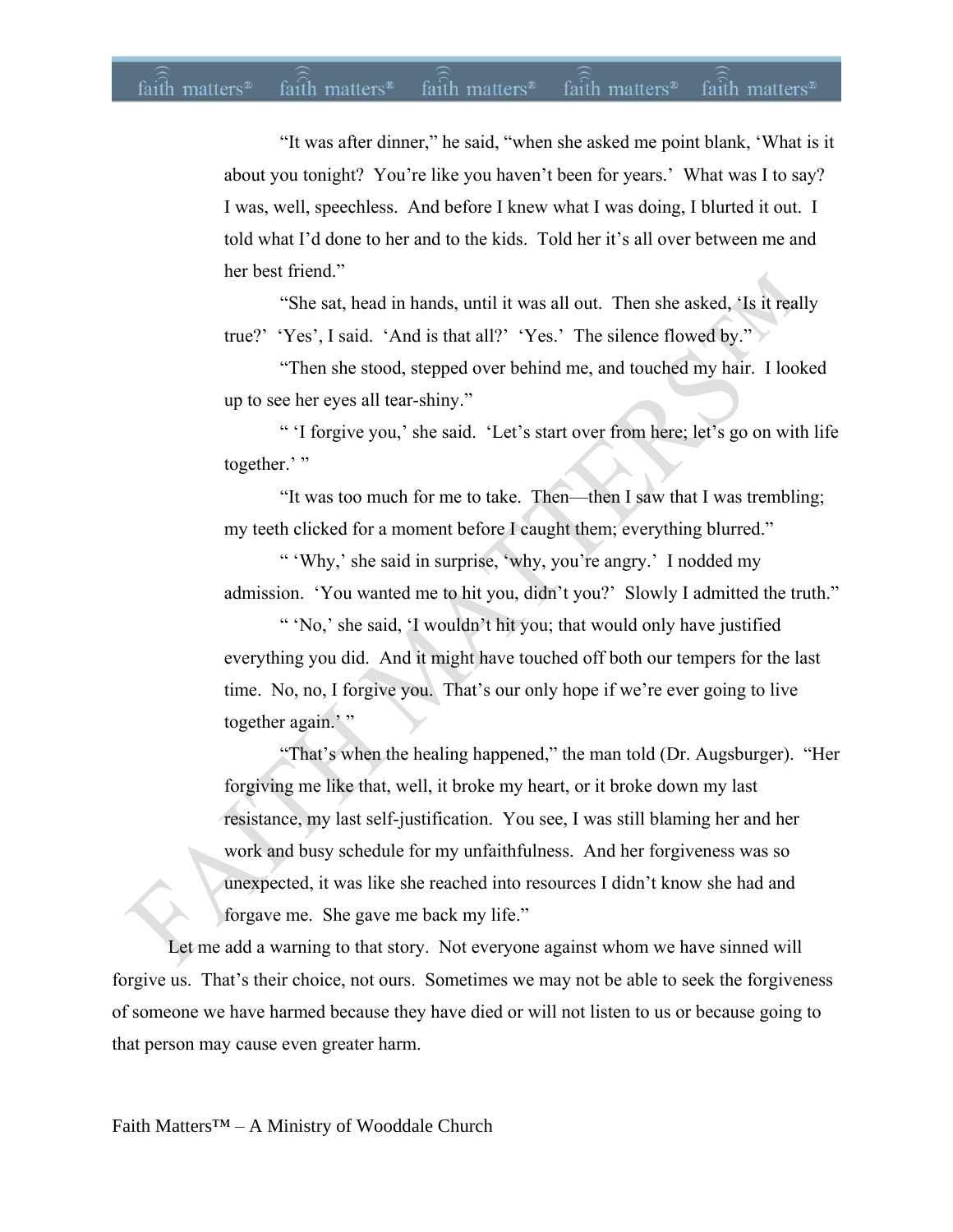## faith matters<sup>®</sup> faith matters<sup>®</sup> faith matters<sup>®</sup> faith matters® faith matters®

The lesson here is that we need forgiveness. We need to do everything within our power to confess our sins and to seek the forgiveness of others regardless of whether or not they choose to forgive. And, if they do not forgive, let us decide in advance that we will forgive their lack of forgiveness toward us.

Our third need is to be forgiven by ourselves. Amazingly, we may seek and receive the forgiveness of God and of our neighbor but refuse to forgive ourselves for what we have done. Eighty-six percent of Americans pray to forgive others. Ninety-two percent of Americans pray for forgiveness for themselves. Let's be sure to get the order straight. It is self-deception and cheap forgiveness for us to start with ourselves and skip God and others. Forgiveness of ourselves will never be real unless we put God and others first in the forgiveness process.

To forgive ourselves is to admit and regret what we did wrong. It is to acknowledge that we are willing to do whatever needs to be done to make the wrong right again. It is to then let go of the consequences against us just as we would let go of the consequences against someone who had sinned against us. It is an agreement we make with ourselves to move on to a better future rather than continue to dwell in a past failure.

St. Paul was a man who had a lot to regret. He was a troublemaker, a persecutor of Christians and a murderer. Even after he became a believer he didn't always treat others well. He was a sinner against God and against his neighbors—and he knew it. In his own words he considered himself the chief of all sinners.

Paul had to decide if he was going to beat himself up for his past sins or move ahead in God's forgiveness and grace. After God and others had forgiven him, would he forgive himself? He wrote what he decided in Philippians 3:12-16:

> Not that I have already obtained all this, or have already been made perfect, but I press on to take hold of that for which Christ Jesus took hold of me. Brothers, I do not consider myself yet to have taken hold of it. But one thing I do: Forgetting what is behind and straining toward what is ahead, I press on toward the goal to win the prize for which God has called me heavenward in Christ Jesus.

> All of us who are mature should take such a view of things. And if on some point you think differently, that too God will make clear to you. Only let us live up to what we have already attained.